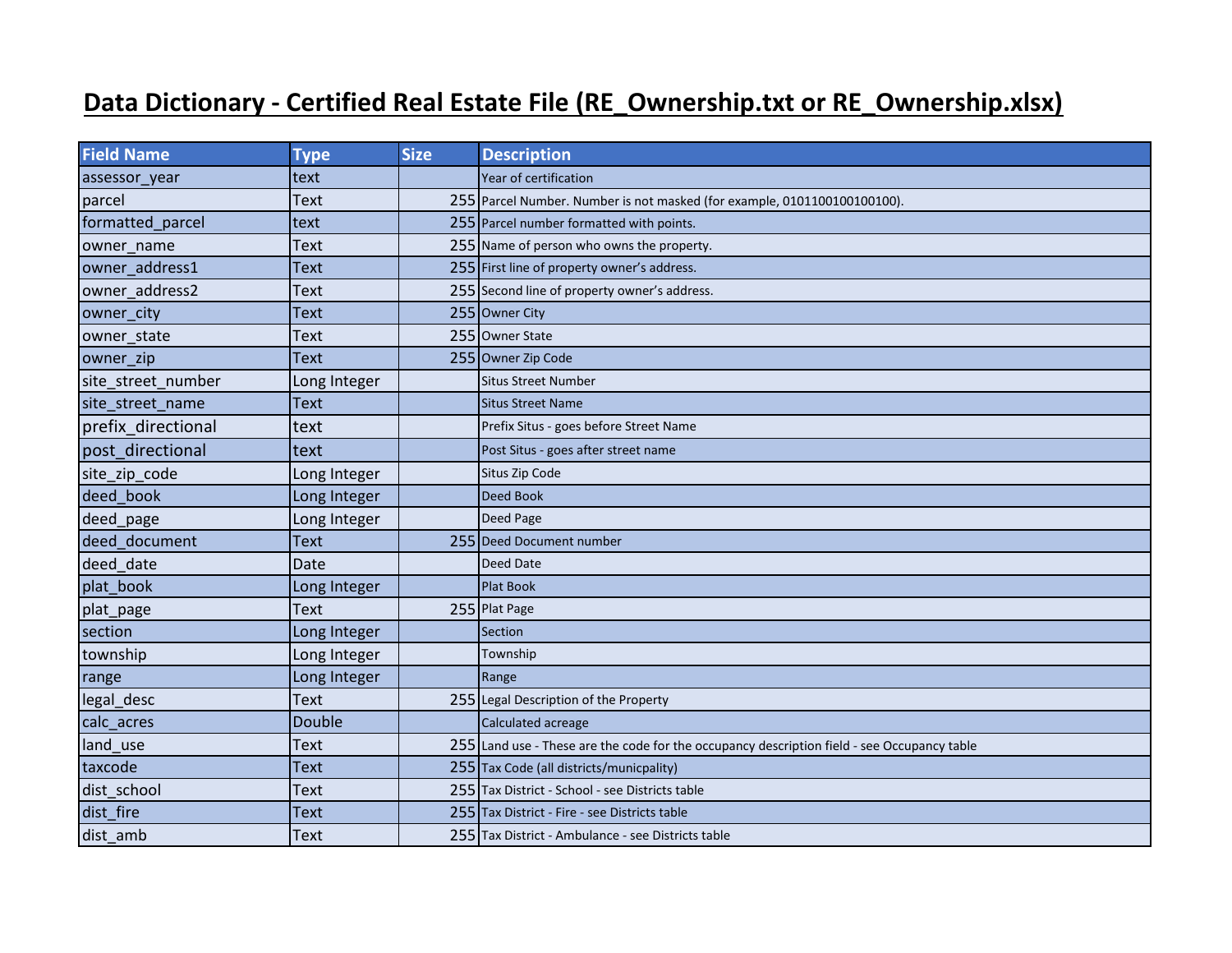| dist college         | Text          | 255 Tax District - College - see Districts table                          |
|----------------------|---------------|---------------------------------------------------------------------------|
| dist road            | Text          | 255 Tax District - Road - see see Districts table                         |
| dist city            | Text          | 255 Tax District - City - see Districts table                             |
| dist tif             | Text          | 255 Tax District - TIF -see Districts table                               |
| res land             | Double        | Appraised Value - Residential - Land                                      |
| res_bldg             | Double        | Appraised Value - Residential - Building                                  |
| res new const        | Double        | Appraised Value - Residential - New Construction                          |
| agr_land             | Long Integer  | Appraised Value - Agriculture - Land                                      |
| agr_bldg             | Long Integer  | Appraised Value - Agriculture - Building                                  |
| agr_new_const        | Long Integer  | Appraised Value - Agriculture - New Construction                          |
| com land             | Double        | Appraised Value - Commercial - Land                                       |
| com bldg             | Double        | Appraised Value - Commercial - Building                                   |
| com new const        | Long Integer  | Appraised Value - Commercial - New Construction                           |
| res land assess      | Double        | Assessed Value - Residential - Land                                       |
| res bldg assess      | Double        | Assessed Value - Residential - Building                                   |
| res_new_const_assess | Double        | Assessed Value - Residential - New Construction                           |
| agr land assess      | Long Integer  | Assessed Value - Agriculture - Land                                       |
| agr bldg assess      | Long Integer  | Assessed Value - Agriculture - Building                                   |
| agr_new_const_assess | Long Integer  | Assessed Value - Agriculture - New Construction                           |
| com_land_assess      | Double        | Assessed Value - Commercial - Land                                        |
| com bldg assess      | Double        | Assessed Value - Commercial - Building                                    |
| com new const assess | Long Integer  | Assessed Value - Commercial - New Construction                            |
| total assess value   | <b>Double</b> | Total Assessed Value of the property                                      |
| res_acres            | Double        | <b>Residential Acres</b>                                                  |
| grade1_acres         | Long Integer  | Grade 1 Agriculture Acres                                                 |
| grade2_acres         | Long Integer  | Grade 2 Agriculture Acres                                                 |
| grade3 acres         | Long Integer  | <b>Grade 3 Agriculture Acres</b>                                          |
| grade4_acres         | Long Integer  | Grade 4 Agriculture Acres                                                 |
| grade5_acres         | Long Integer  | <b>Grade 5 Agriculture Acres</b>                                          |
| grade6 acres         | Long Integer  | Grade 6 Agriculture Acres                                                 |
| grade7 acres         | Long Integer  | Grade 7 Agriculture Acres                                                 |
| grade8 acres         | Long Integer  | Grade 8 Agriculture Acres                                                 |
| prop_class           | Text          | 255 Property Class - see Property Class table                             |
| occupancy            | Text          | 255 Occupancy description - see Occupancy table for related land use code |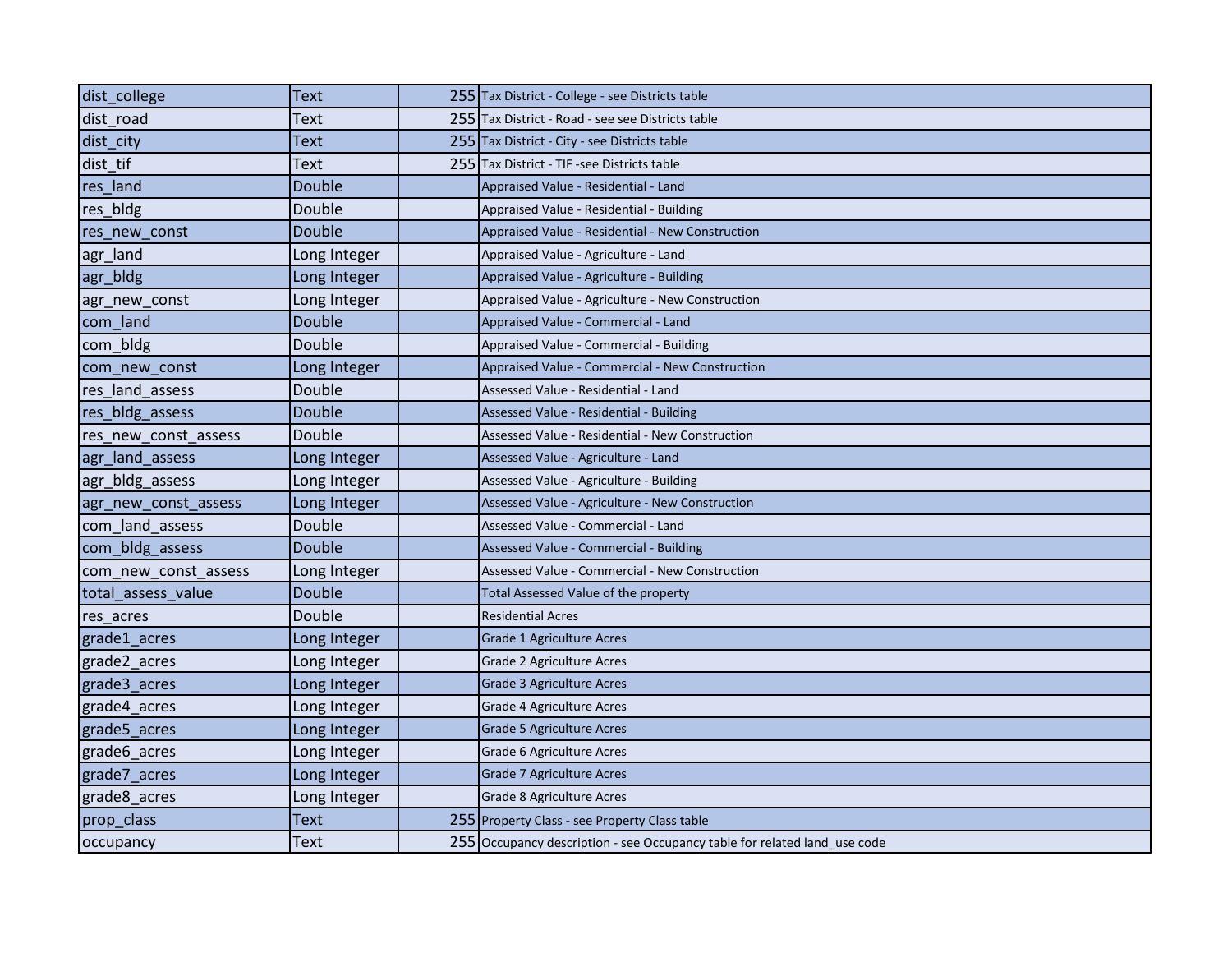## **Data Dictionary - Certified Real Estate File (RE\_Structures.txt or RE\_Structures.xlsx)**

| <b>Field Name</b>    | <b>Type</b>   | <b>Size</b> | <b>Description</b>                                                                  |
|----------------------|---------------|-------------|-------------------------------------------------------------------------------------|
| assessor_year        | Long Integer  |             | Year of certification                                                               |
| parcel               | <b>Text</b>   |             | 255 Parcel Number. Number is not masked (for example, 0101100100100100).            |
| prop_use             | <b>Text</b>   |             | 255 Classification of property for assessment (RES = Residential, COM = Commercial) |
| structure name       | <b>Text</b>   |             | 255 Type of structure (one story, two story, etc.)                                  |
| year built           | Long Integer  |             | Year built on first structure                                                       |
| grade                | <b>Text</b>   |             | 255 House grade                                                                     |
| base_area_sqft       | Double        |             | square feet                                                                         |
| gross_living_sqft    | Double        |             | gross living square feet                                                            |
| structure_framing    | <b>Text</b>   |             | 255 type of framing                                                                 |
| primary struct       | <b>Text</b>   |             | 255 one story, two story, barn, etc.                                                |
| primary sqft         | <b>Double</b> |             | square feet of primary structure                                                    |
| secondary struct     | <b>Text</b>   |             | 255 one story, two story, barn, etc.                                                |
| secondary sqft       | <b>Double</b> |             | square feet of secondary structure                                                  |
| tertiary_struct      | <b>Text</b>   |             | 255 one story, two story, barn, etc.                                                |
| tertiary_sqft        | Long Integer  |             | square feet of tertiary structure                                                   |
| date appraised       | Date          |             | date structure was appraised                                                        |
| basement type        | <b>Text</b>   |             | 255 slab, crawl, unfinished, finished, etc.                                         |
| basement sqft        | Long Integer  |             | square feet of basement                                                             |
| fireplace count      | Long Integer  |             | number of fireplaces                                                                |
| attached_garage_type | <b>Text</b>   |             | 255 type of construction                                                            |
| attached garage sqft | Double        |             | square feet of garage                                                               |
| detached_garage_type | <b>Text</b>   |             | 255 type of construction                                                            |
| detached_garage_sqft | Double        |             | square feet of garage                                                               |
| finished bsmt sqft   | Double        |             | square feet of finsihed basement area                                               |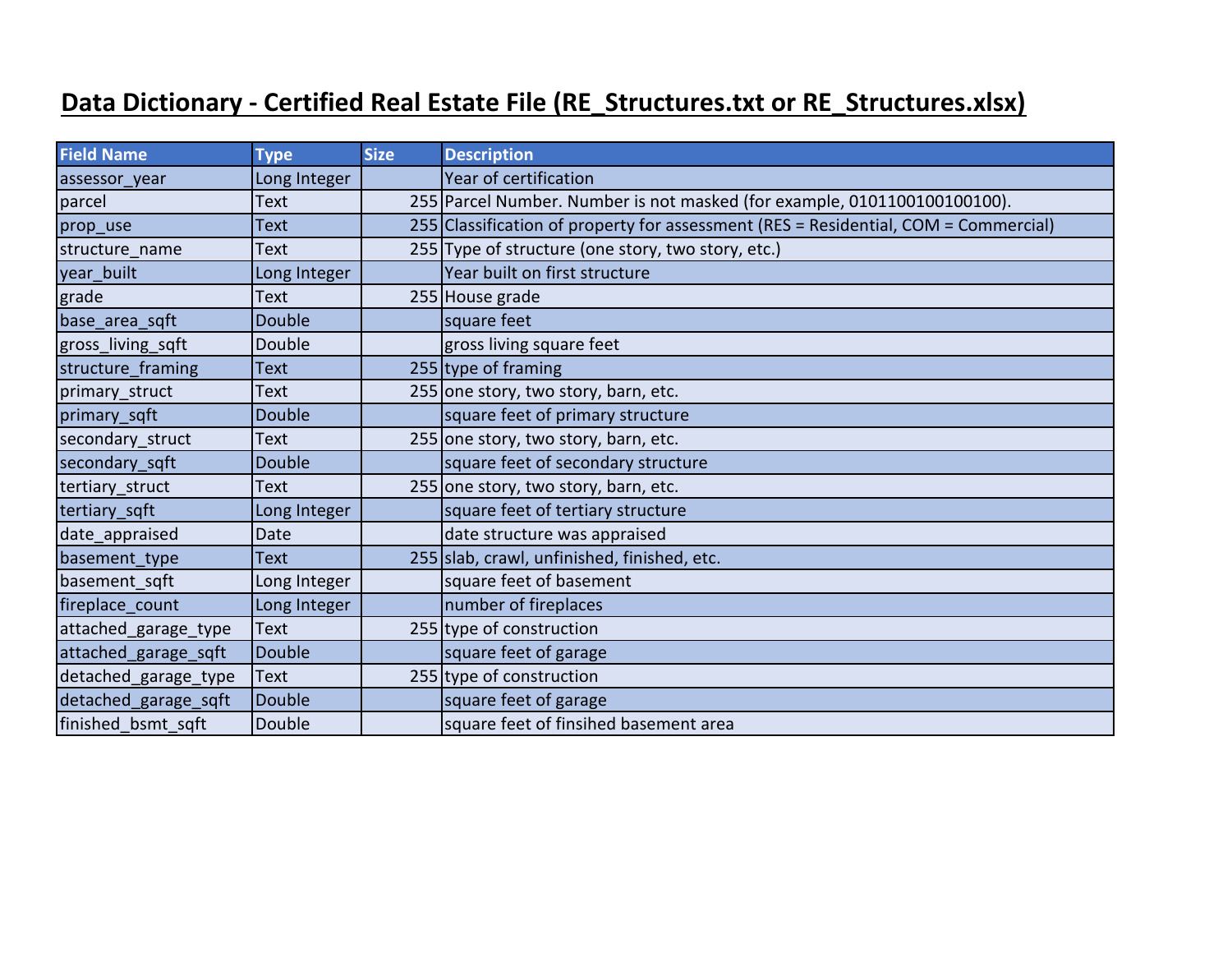| <b>Data Dictionary</b>               |                                     |
|--------------------------------------|-------------------------------------|
| <b>Field</b>                         | <b>District Fields</b>              |
| Code                                 | Description                         |
| <b>SCHOOL DISTRICT (dist_school)</b> |                                     |
|                                      | SCH47 Crystal City                  |
|                                      | SCH73 DeSoto                        |
|                                      | SCHR5 Dunklin                       |
|                                      | SCHR6 Festus                        |
| SCHC6 Fox                            |                                     |
|                                      | SCHR2 Grandview                     |
|                                      | SCHR3 Hillsboro                     |
|                                      | SCHR7 Jefferson                     |
|                                      | <b>SCHMV</b> Meramec Valley         |
|                                      | SCHR1 Northwest                     |
|                                      | SCHRW Rockwood                      |
|                                      | SCHSF St Francois                   |
|                                      | SCHR9 Sunrise                       |
|                                      | SCHWC Washington County             |
|                                      | SCHC1 Windsor                       |
| <b>FIRE DISTRICT (dist_fire)</b>     |                                     |
|                                      | FIRAF Antonia                       |
|                                      | FIRCH Cedar Hil                     |
|                                      | <b>Crystal City Fire Dept</b>       |
|                                      | DeSoto Fire Dept                    |
|                                      | FIRDR DeSoto Rural<br>FIRDF Dunklin |
|                                      | FIREU Eureka                        |
|                                      | <b>Festus Fire Dept</b>             |
|                                      | FIRGF Goldman                       |
|                                      | FIRHE Hematite                      |
|                                      | <b>Herculaneum Fire Dept</b>        |
|                                      | FIRHR High Ridge                    |
|                                      | FIRHF Hillsboro                     |
|                                      | FIRJF Jefferson - R7                |
|                                      | FIRMF Mapaville                     |
|                                      | FIRPF Pacific                       |
|                                      | FIRRF Rock Community                |
|                                      | FIRSA Saline Valley                 |
| <b>AMBULANCE DISTRICT (dist_amb)</b> |                                     |
|                                      | AMBBR Big River                     |
|                                      | Eureka Fire/Ambulance               |
|                                      | AMBJP Joachim-Plattin               |
|                                      | AMBME Meramec Valley                |
|                                      | AMBNJ North Jefferson               |
|                                      | AMBRA Rock Township                 |
| AMBVA Valle                          |                                     |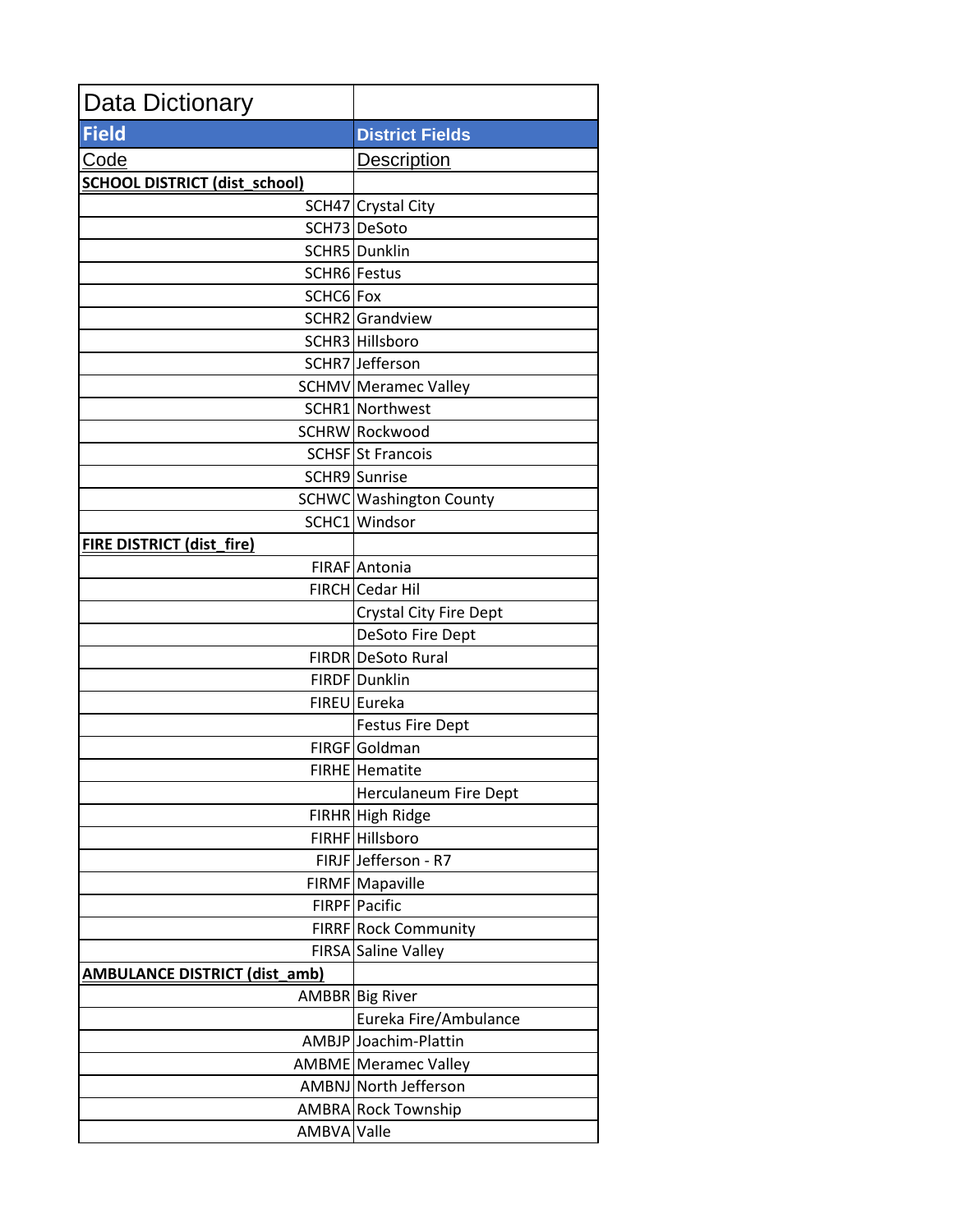| <b>COLLEGE</b> (dist_college) |                                              |
|-------------------------------|----------------------------------------------|
|                               | COLIC Jefferson College                      |
|                               | COLMA Mineral Area College                   |
|                               | COLSL St Louis Community College             |
| ROAD (dist_road)              |                                              |
| ROAD                          | no road district                             |
|                               | RODFS Festus Special Road District           |
|                               | <b>RODHS Hillsboro Special Road District</b> |
| CITY (dist_city)              |                                              |
|                               | <b>CITAR</b> Arnold                          |
|                               | CITBY Byrnes Mill                            |
|                               | CITCC Cedar Hill Lakes                       |
|                               | CITCL Crystal City                           |
|                               | CITDS DeSoto                                 |
|                               | CITFE Festus                                 |
|                               | CITHE Herculaneum                            |
|                               | CITHI Hillsboro                              |
|                               | CITKM Kimmswick                              |
|                               | CITLT Olympian Village                       |
|                               | CITOL Parkdale                               |
|                               | CITPK Pevely                                 |
|                               | <b>CITPV</b> Scotsdale                       |
|                               | CITSD Village of Lake Tekakwitha             |
|                               | CITVP Village of Peaceful Village            |
| TIF (dist_tif)                |                                              |
|                               | oo2 #002                                     |
|                               | oo3 #003                                     |
|                               | oo4 #004                                     |
|                               | 005 Hillsboro Hills                          |
|                               | 006 Peach Tree Plaza                         |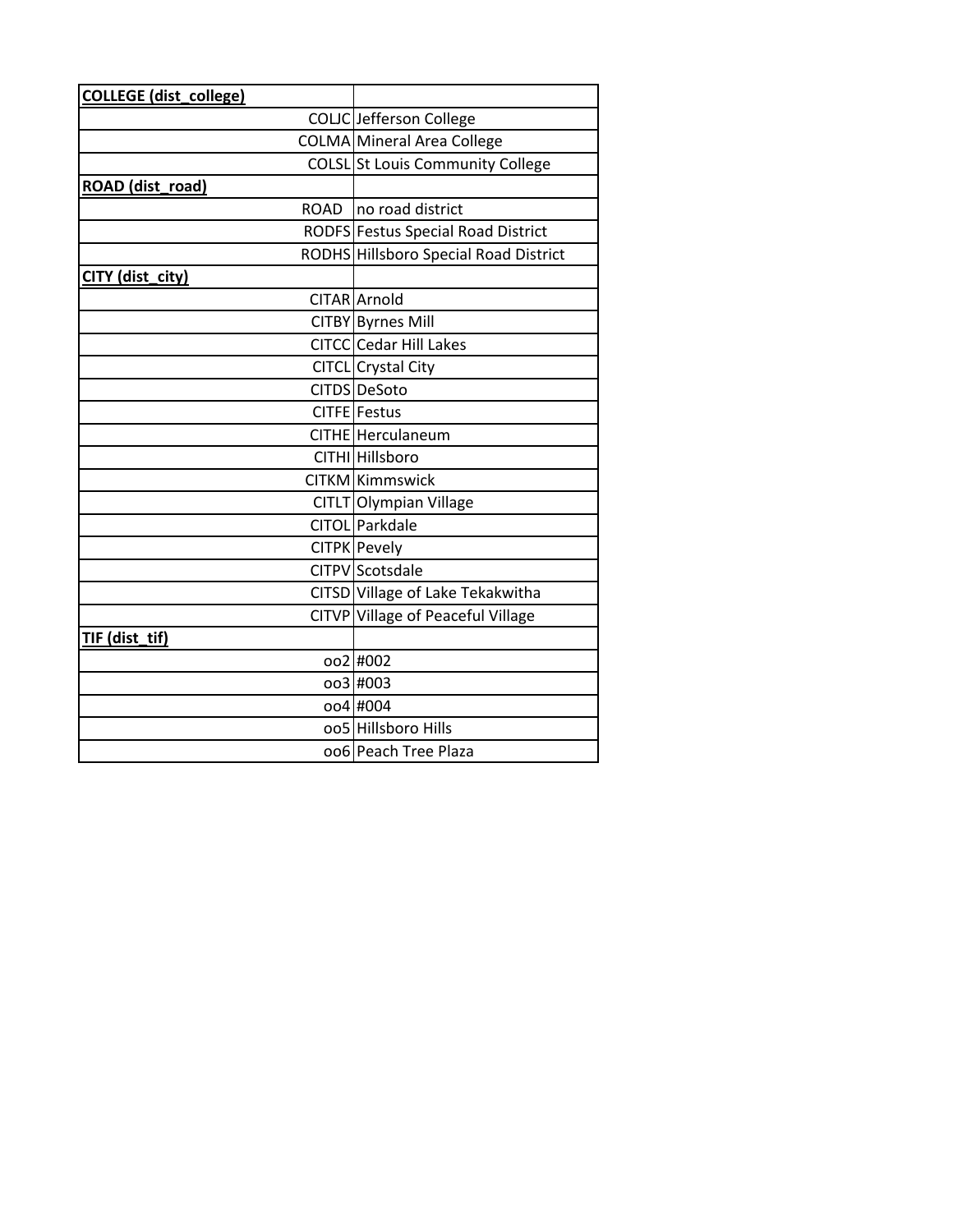| <b>Data Dictionary</b> |                                     |
|------------------------|-------------------------------------|
| <b>Field</b>           | prop_class                          |
| Code                   | <b>Description</b>                  |
| <b>RV</b>              | <b>Residential Vacant</b>           |
| <b>RA</b>              | Residential/Agricultural            |
| $\mathsf R$            | Residential                         |
| <b>RR</b>              | Railroad/Utility                    |
| AV                     | <b>Agricultural Vacant</b>          |
| AV                     | Agricultural                        |
| CV                     | <b>Commercial Vacant</b>            |
| CA                     | Commercial/Agricultural             |
| CR                     | Commercial/Residential              |
| $\mathsf{C}$           | Commercial                          |
| A <sub>3</sub>         | Residential/Commercial/Agricultural |
| D                      | Duplex (2 Unit Apt. Building)       |
| D <sub>1</sub>         | 1 Unit of Duplex                    |
| T                      | Triplex (3 Unit Apt. Building)      |
| T1                     | 1 Unit of a Triplex                 |
| Q                      | Quad (4 Unit Apt. Building)         |
| К                      | Condo - One Common Wall             |
| K1                     | Condo - Two Common Walls            |
| N                      | Non-Assessed                        |
| FC                     | <b>Forest Crop</b>                  |